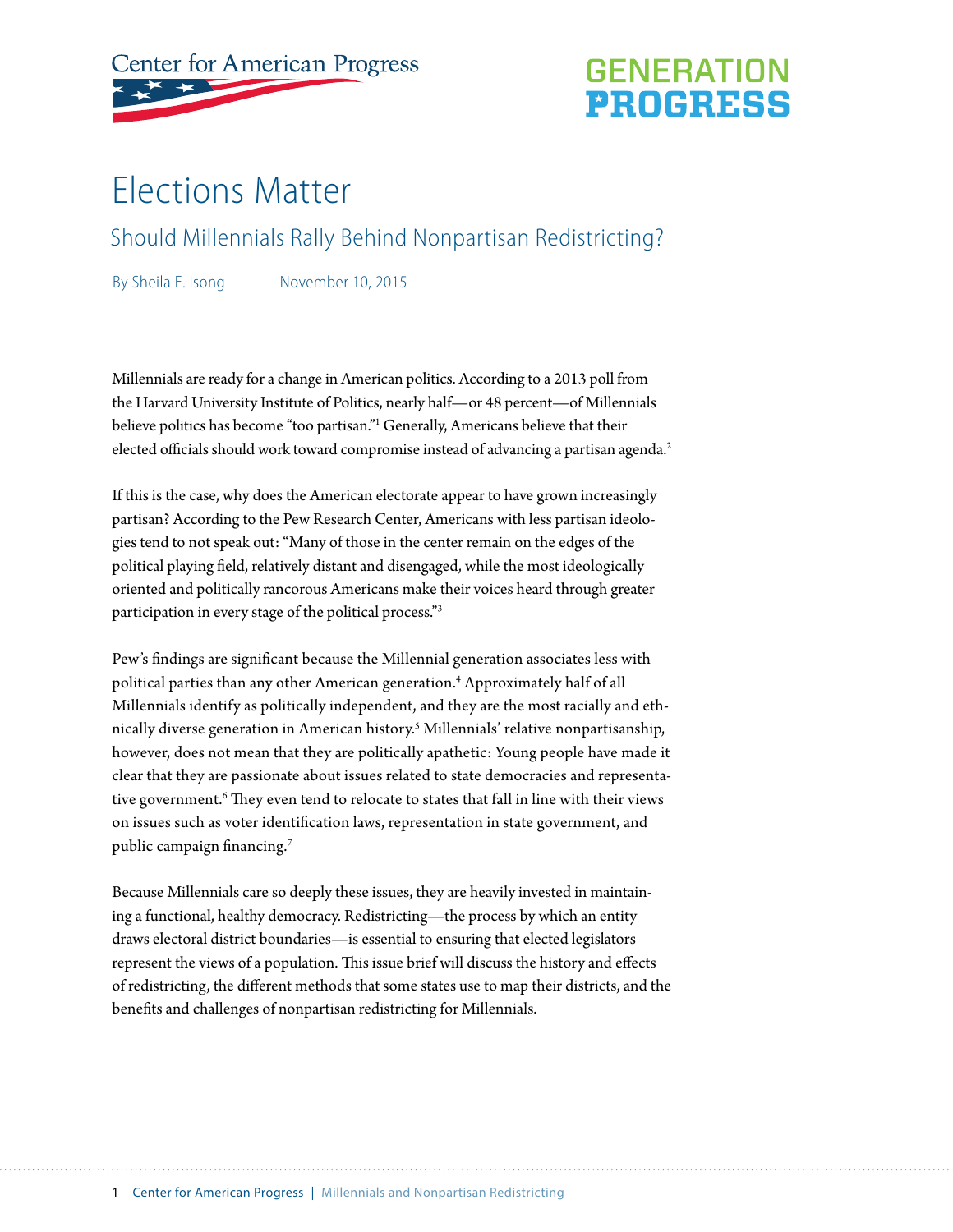### History of redistricting

State legislatures have traditionally been tasked with creating state and congressional redistricting plans. The U.S. Constitution makes no mention of electoral districts, declaring only that "the Times, Places and Manner of holding Elections for Senators and Representatives, shall be prescribed in each State by the Legislature thereof."8 Consequently, each state has developed its own constitutional provisions and laws laying out the process by which it determines districts.

States use the redistricting process to draw the electoral boundaries for both state and congressional representatives. Since the 1960s, redistricting has been conducted every 10 years after the U.S. Census Bureau releases demographic information on national, state, and local populations.<sup>9</sup> The general purpose of redistricting is to review each district and, if necessary, remap districts in order to address changes in population concentration.<sup>10</sup>

Two landmark U.S. Supreme Court cases in the 1960s established that scenarios in which some districts have vastly larger populations than others lead to unconstitutionally unequal representation.<sup>11</sup> In *Baker v. Carr*, the court determined that decades of failure to redraw districts had led to extreme inequalities in district populations and that it was within the purview of federal courts to provide a remedy.<sup>12</sup> Four years later, in *Reynolds v. Sims*, the court ruled that this population inequality—also known as malapportionment—violated the equal protection clause of the U.S. Constitution.<sup>13</sup>

## Partisan and predictable districts

Over the past several years, voting experts have tried to find an explanation for the decline in participation among Millennials in the last few elections.<sup>16</sup> Some experts cite a lack of enthusiasm to align with either the Democratic or the Republican Party as a factor.17 Other experts point to the declining competitiveness of most elections, noting that young people do not feel the need to engage when election predictions heavily favor incumbents.18 Low Millennial turnout can be addressed by redistricting reform and a new wave of nonpartisan redistricting initiatives.

The competitiveness of elections for the U.S. House of Representatives has been in decline for more than 50 years.<sup>19</sup> Between 1952 and 1980, reelection rates increased 94 percent for incumbents in the House.<sup>20</sup> In 2004, there were 401 House races between incumbents and challengers across the country; challengers defeated the incumbent in only five of those races.<sup>21</sup> Similarly, among the House incumbents who ran for reelection in 2002 and 2004, 99 percent won.<sup>22</sup>

The equal protection clause provides that no state shall deny "the equal protection of the laws" to any person within its jurisdiction.<sup>14</sup> It is a significant part of the 14th amendment of the U.S. Constitution and it took effect in 1868.15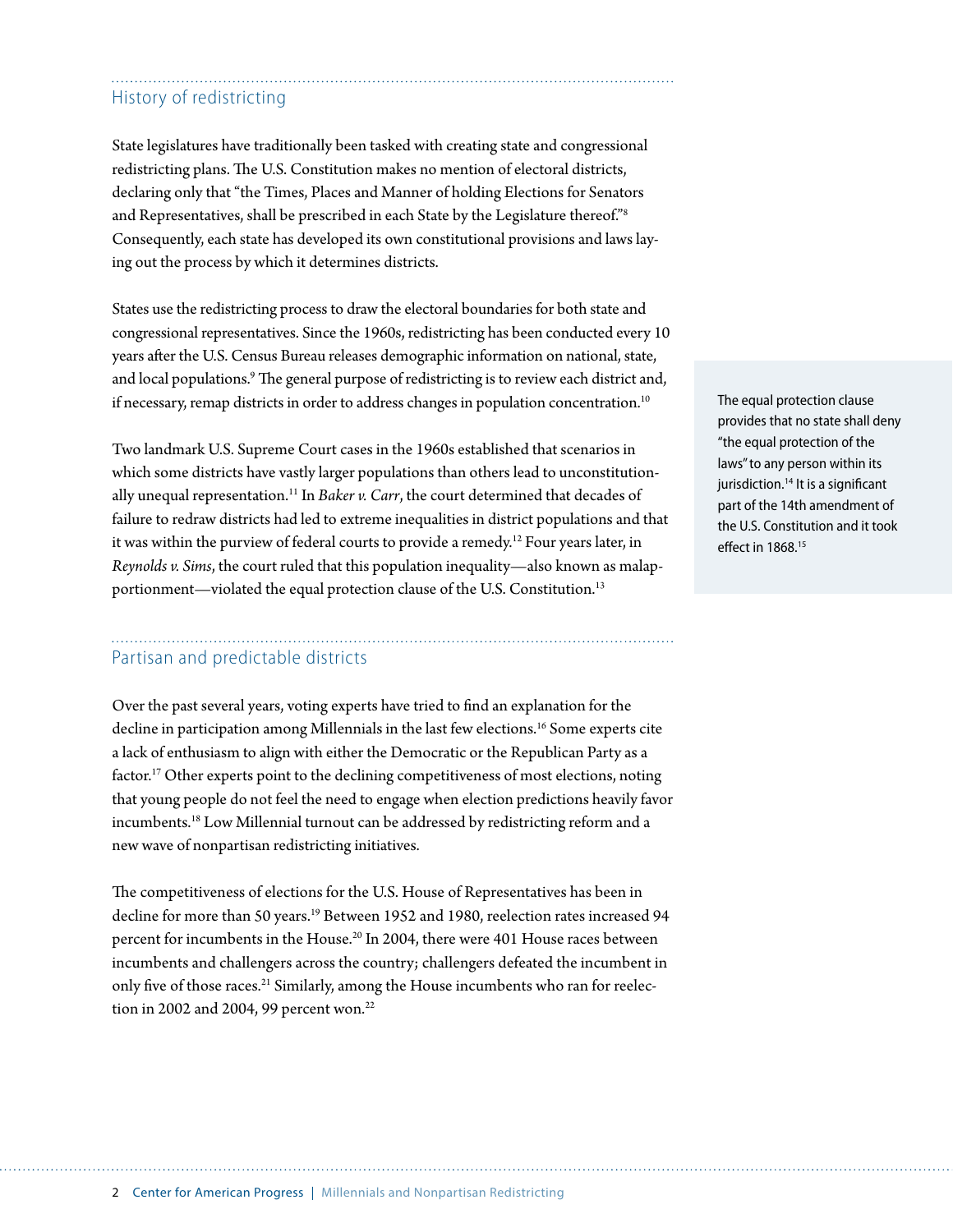Most states allow politics to intertwine with the redistricting process, which leaves the political landscape predictable—or rigged. This phenomenon is not new to American politics. In 1812, Massachusetts Gov. Elbridge Gerry signed a law that allowed for a district shaped like a salamander to benefit his political party, giving rise to the term gerrymandering to refer to the practice of drawing boundaries of electoral districts in such a way that gives one political party an unfair advantage over another.<sup>23</sup>

The 2012 election demonstrated the power of partisan redistricting. Following special elections in 2011 and 2012, Republicans controlled 62 legislative chambers, allowing party members to redraw districts in their own favor.<sup>24</sup> During the 2012 election, Democrats won 1.4 million more votes than Republicans in House races but Republicans won control of the House by a 234 to 201 margin.<sup>25</sup> Some experts have blamed this lopsided result on partisan redistricting and gerrymandering.<sup>26</sup>

Partisan redistricting by North Carolina's majority Republican legislature before the 2012 elections, for example, resulted in an uneven outcome where Democratic candidates for the U.S. House of Representatives claimed 51 percent of the vote, but only received 4 of 13 seats.27\* According to a recent Center for American Progress report, "The Health of State Democracies," North Carolina was ranked 42 out of 51 states and received an F grade for "accessibility of the ballot" and a D- grade for "representation in government."28 The report took into account factors such as voting wait time as well as distortion of congressional and state legislative districts.<sup>29</sup>

## Methods of redistricting

Traditionally, state legislatures have been tasked with redistricting for both state and congressional elections.30 In order to reduce the role that politics might play in the redistricting process, however, 21 states now employ a commission that is involved, to varying degrees, in the process of drawing district maps for state and/or congressional districts.31 Some of these commissions are composed of independent commissioners while others consist of elected officials.<sup>32</sup> Of those states that employ a commission, 13 primarily rely on a commission to create plans for state legislative districts: Alaska, Arizona, Arkansas, California, Colorado, Hawaii, Idaho, Missouri, Montana, New Jersey, Ohio, Pennsylvania, and Washington state.33

Three state legislatures—Maine, New York, and Vermont—are guided by advisory commissions that do not have primary redistricting responsibilities.<sup>34</sup> Meanwhile, Connecticut, Illinois, Mississippi, Oklahoma, and Texas have backup redistricting commissions in case redistricting through the legislative process fails.<sup>35</sup> Iowa conducts redistricting in an atypical manner, placing redistricting responsibilities with a nonpartisan legislative staff instead of the elected state legislature or a selected commission.<sup>36</sup>

The New York advisory commission was approved by a 2014 voter referendum proposal and is scheduled to begin in 2020.<sup>37</sup>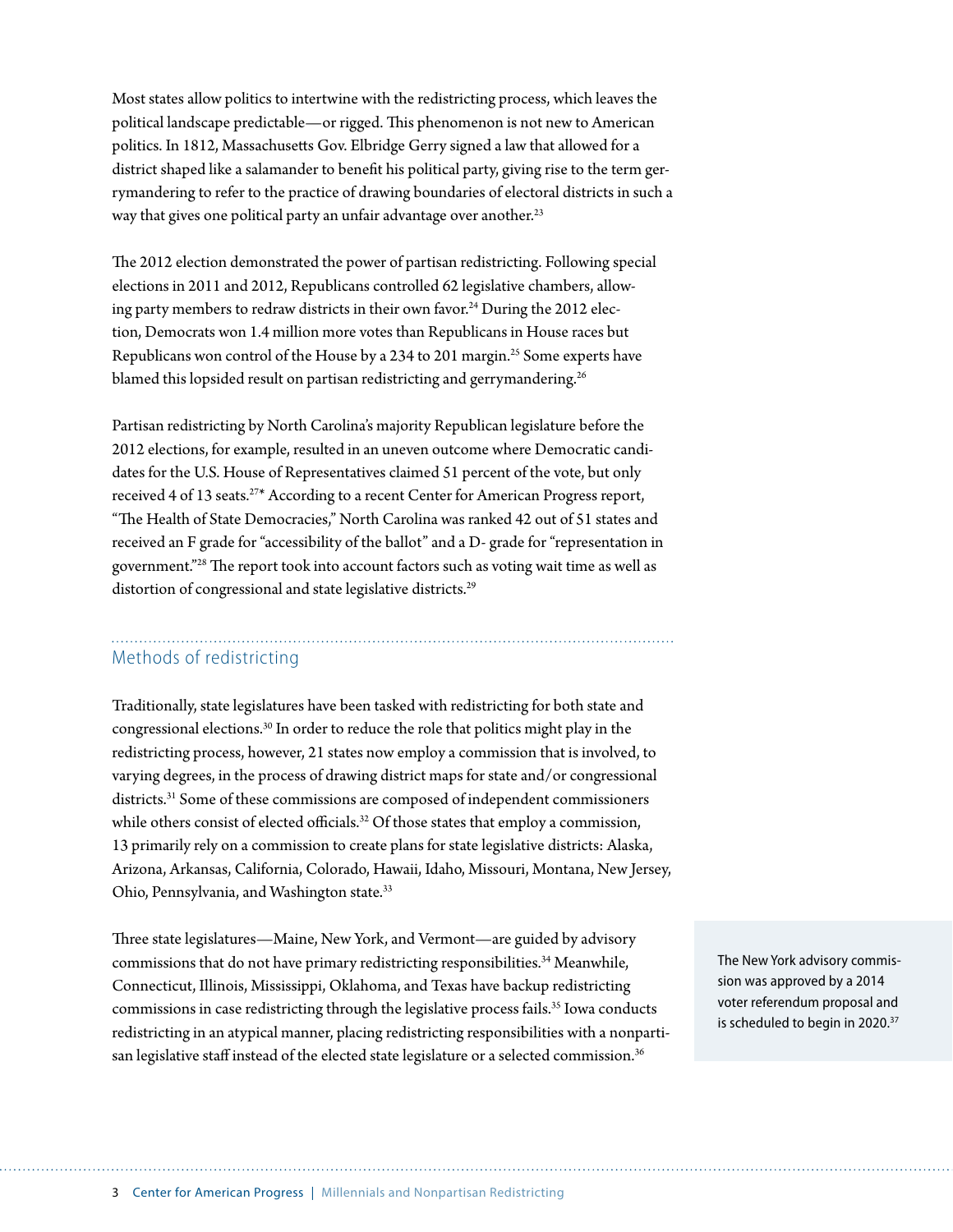

### Districts drawn by state legislatures

The United States, unlike virtually every other democratic country in the world, leaves redistricting largely to politicians rather than neutral administrative bodies.<sup>38</sup> In some instances, the dominant party will diminish the value of the votes that the opposing party's supporters cast by packing these supporters into a number of districts that are won overwhelmingly by candidates of the minority party.39 In other instances, the majority party will fragment the opposition party's voting base across multiple districts, enabling the majority to win each seat by a relatively small margin.<sup>40</sup>

Some redistricting scenarios reflect what is termed a bipartisan gerrymander or a sweetheart deal in which incumbent legislators maintain the existing balance of political party seats in the state legislature by creating districts that become safe for incumbents of both parties.<sup>41</sup> This scenario is especially likely in states where one party does not control the state house, state senate, and the governorship.<sup>42</sup>

When state legislatures map boundaries that ensure that a particular concentration of voters—such as one party's established supporters or communities of color—the incumbents who create district boundaries are able to ensure certain outcomes in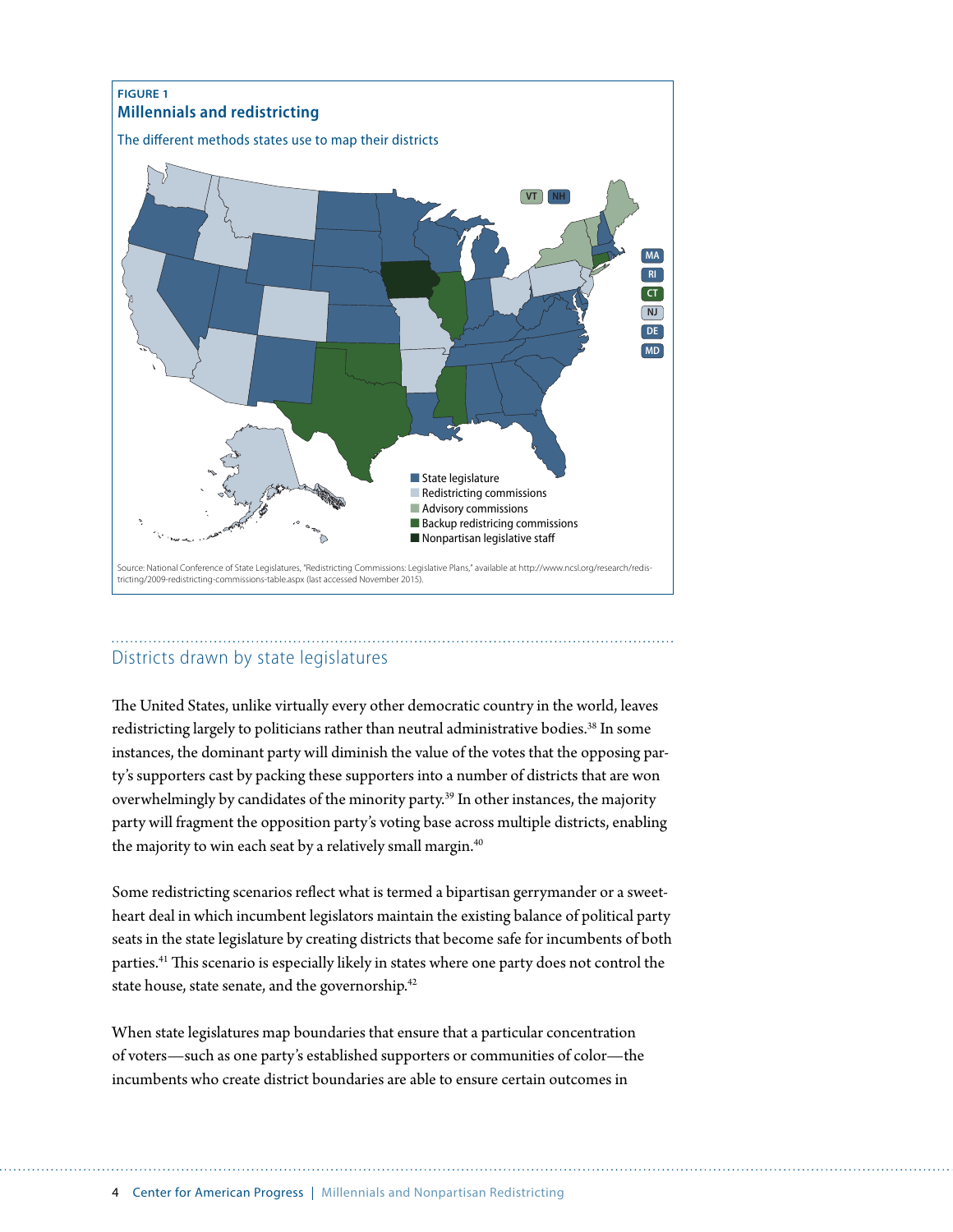advance of actual elections. Because those who map the districts will likely be the same individuals who wish to run for office in those districts, there is a serious incentive for incumbents to draw district boundaries in a way that minimizes political competition.<sup>43</sup>

Regardless of whether state legislatures display a partisan gerrymander or a bipartisan gerrymander, these incentives ensure that a majority of districts that are mapped by state legislatures will be redrawn in favor of one political party or the other. According to an article published in the *UC Irvine Law Review*, "the absence of partisan turnover in more than three-fourths of the districts over the course of an entire redistricting decade has been one of the hallmarks of elections to the U.S. House; and similar, sometimes even more extreme, patterns are found in many state legislatures."44

#### Districts drawn by state commissions

Over the past several decades, voting rights reformers and advocates have attempted to take redistricting out of the hands of overly politicized legislatures in order to avoid partisan gerrymandering, incumbency protection plans, and "oddly configured districts that fail to respect standard districting principles."45 Currently, however, there are no entirely nonpartisan commissions in the United States.<sup>46</sup> All current redistricting commissions at the state level are bipartisan with the exception of Iowa, where redistricting technically operates in a nonpartisan fashion but must still be approved by the legislature. Research has shown that while the commission processes in some states may seem to have partisan compositions, commission states, on average, have lower partisan bias than states where the legislature controls redistricting.<sup>47</sup>

Examples from four of these states—Arizona, Ohio, Vermont, and Mississippi—illustrate the unique ways in which states have designed commissions to reduce the influence of partisanship in drawing district maps.

#### *Arizona*

Some state commissions consist of legislative party leaders.<sup>48</sup> A few states have independent commissions where elected federal and state public officials are not permitted to become members themselves but may appoint commissioners who are often political insiders.49 Arizona is one such state; it tasks a five-person commission with redistricting.50 Arizona's process "limits the discretion of legislators by creating a nominee pool; though the legislative leadership chooses four of the five commissioners, they must make their selections from a pool of 25 nominees" chosen by a bipartisan commission using politically neutral criteria.<sup>51</sup> Legislative leadership from both parties chooses two members of the commission.52 Furthermore, no more than two members can be from the same county.<sup>53</sup> These four appointees then select a nominated independent commission member to serve as chairman of the commission.<sup>54</sup>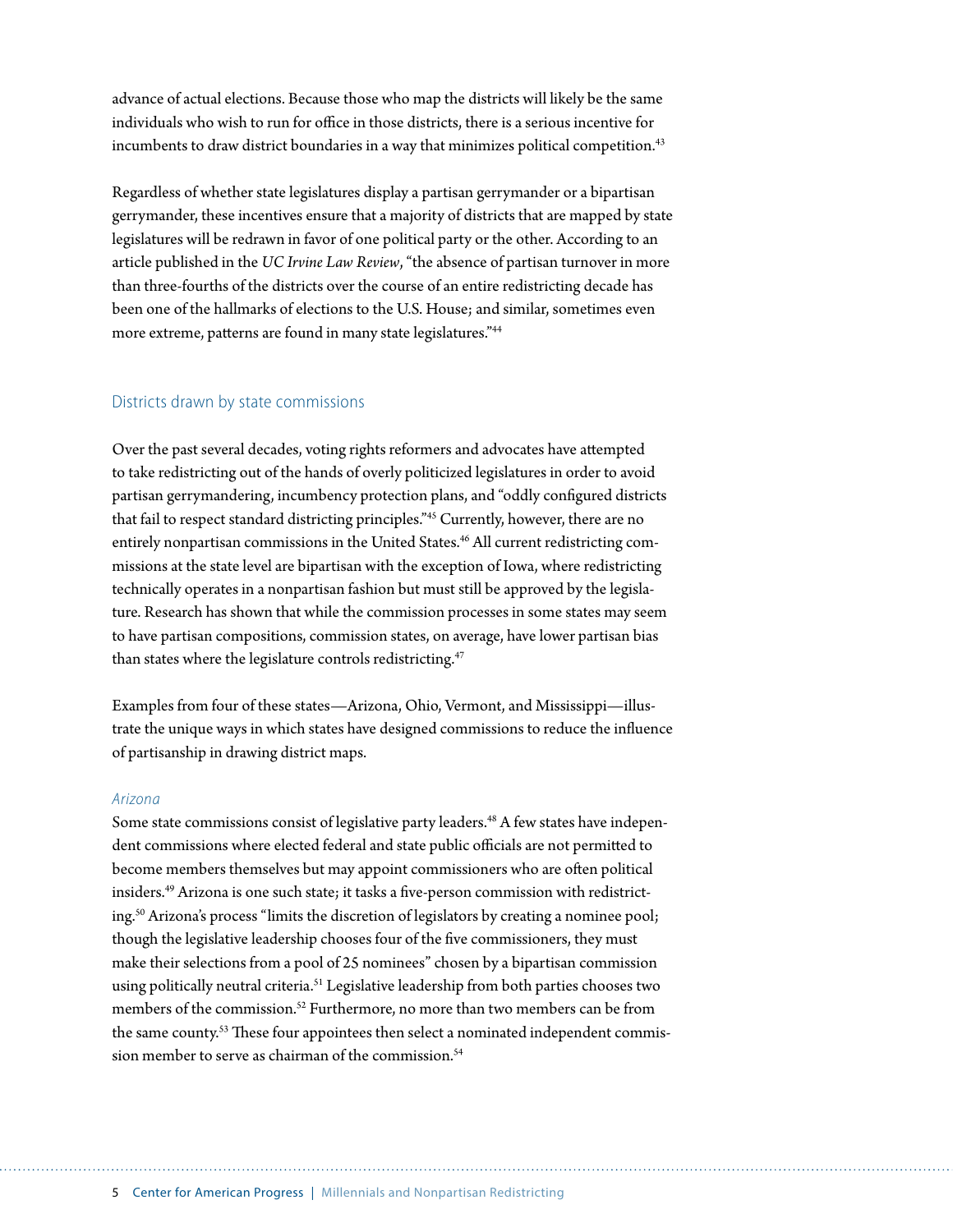In 2015, the U.S. Supreme Court reviewed the constitutionality of Arizona's bipartisan commission in *Arizona State Legislature v. Arizona Independent Redistricting Commission*. The Supreme Court ultimately ruled 5-4 in favor of the commission, noting that the elections clause and 2 U.S.C.  $\oint$  2a(C) permit Arizona's use of an independent commission to adopt congressional districts.<sup>55</sup>

This was a victory for activists who oppose extreme gerrymandering. According to Justice Ruth Bader Ginsburg, who wrote for the majority, "The people of Arizona turned to the initiative to curb the practice of gerrymandering."<sup>56</sup> Ginsburg also quoted from a 2005 article by legal scholar Mitchell Berman, writing, "Arizona voters sought to restore 'the core principle of republican government,' namely, 'that the voters should choose their representatives, not the other way around.'"57

Just one day after this ruling, however, the court agreed to take up another challenge to Arizona's redistricting system.<sup>58</sup> The court accepted a case brought by a group of Republican voters who assert that the commission's 2012 state maps violate the "one person, one vote" requirement.<sup>59</sup> They contend that Republican voters were moved around in order to increase minority voter strength in other districts.<sup>60</sup> Furthermore, the plaintiffs assert that the Arizona commission illegally aimed to create districts that are dominated by Latinos in order to enhance these residents' voting power.<sup>61</sup> This U.S. Supreme Court case, *Harris v. Arizona Independent Redistricting Commission*, will be decided in the summer of 2016 and will tackle the racial implications of Arizona's current system.<sup>62</sup>

#### *Ohio*

The state legislature sets the congressional district boundaries in Ohio, subject to gubernatorial veto.<sup>63</sup> The state legislative district lines are set by a five-person commission comprised of the governor, the state auditor, the secretary of state, and two commissioners who are chosen by each party's leaders in the legislature.<sup>64</sup> This process is aided by a separate six-member advisory commission to which the Ohio House and Senate majority leaders each appoint three members. At least one of these appointed members must be from a different party and another must not be a legislator.<sup>65</sup>

On November 3, Ohio voters overwhelmingly approved Issue 1—a ballot initiative that would reform Ohio's redistricting process. The measure "adds two state lawmakers or legislative appointees to the five member board." Additionally, it requires that at least two members of the now seven-member board be members of the political party that is not in power. Furthermore, at least two minority party members have to agree on the maps of the state House and Senate districts in order for the maps to take effect for 10 years. If lawmakers do not agree, the maps will have to be redrawn in four years.<sup>66</sup>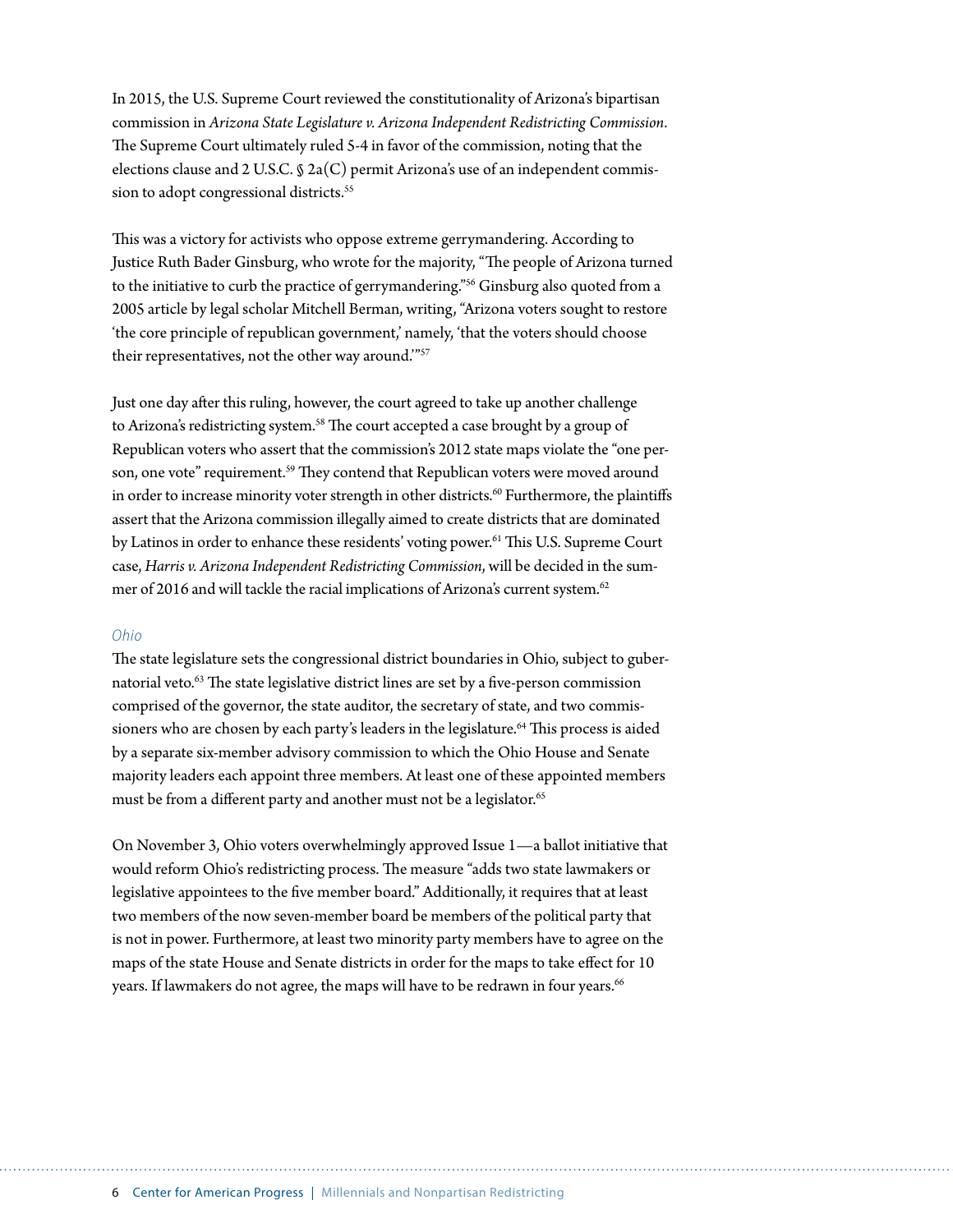#### *Vermont*

Vermont has only one congressional district, which makes congressional redistricting unnecessary.67 Vermont's state legislature maps, however, are drawn by the state legislature and are subject to gubernatorial veto. Since 1965, a seven-member advisory commission—known as the Vermont Apportionment Board—has assisted in the redistricting process.68 The governor selects one commissioner from each of the major political parties.<sup>69</sup>

Currently the commission includes Democrats, Republicans, and members of the Vermont Progressive Party.<sup>70</sup> Each of these three parties' state committee chairs chooses an additional commissioner, which brings the total number of commission members to six.71 Lastly, the chief justice of the Vermont Supreme Court selects a "special master" to serve as chair of the apportionment board.<sup>72</sup> Because the board serves as an aide to the state legislature, it does not actually determine the maps of the state.<sup>73</sup> Instead, it recommends plans to the legislature, which may adopt, modify, or ignore the recommendations.<sup>74</sup> The legislature can also alter the commission by statute.<sup>75</sup>

#### *Mississippi*

Mississippi's congressional maps are determined by the state legislature and are subject to gubernatorial veto.<sup>76</sup> The legislature draws the state legislative maps as well, but these maps are not subject to veto.<sup>77</sup> If the legislature fails to pass a state legislative plan, however, a five-person backup commission would determine the maps.<sup>78</sup> This backup commission has been in place since 1977 and consists of: the chief justice of the Mississippi Supreme Court; the state attorney general and secretary of state; and the majority leaders of the state House and Senate.79

#### The Iowa option

The Iowa redistricting process is unique. While the legislature does vote on the maps—which are subject to gubernatorial veto—a nonpartisan legislative staff develops the district lines for the Iowa House and Senate, as well as for the U.S. House of Representatives. These nonpartisan staffmembers are assisted by a bipartisan advisory committee, which is composed of five commissioners.<sup>80</sup> The majority and minority leaders of the Iowa state House and Senate are each tasked with choosing a member of the commission in order to create a bipartisan four-person commission. The four selected commissioners then chose a fifth member to complete the commission.<sup>81</sup> The primary task of drawing the maps, however, has traditionally been left to the Legislative Services Agency, or LSA.<sup>82</sup> The legislature considers the LSA's recommendations substantially and Iowa statutes maintain this.<sup>83</sup> According to LSA Senior Legal Counsel Ed Cook, the staff is comprised of a few individuals—usually three—who are selected each year by the agency director.<sup>84</sup> The individuals who draw Iowa's maps are selected solely by the agency and not by any elected representatives of any political party.<sup>85</sup>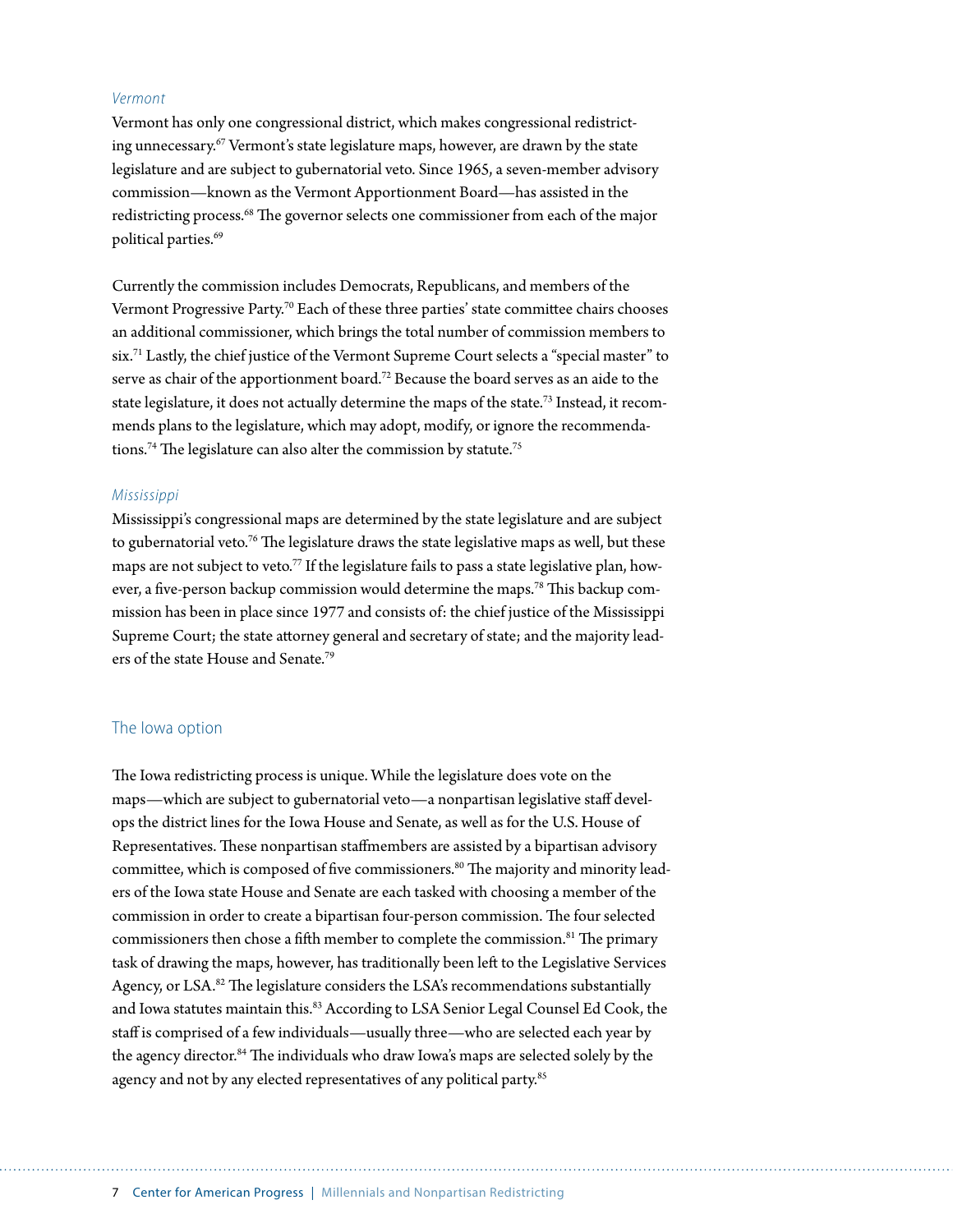These individuals "are not allowed to consider previous election results, voter registration, or even the addresses of incumbent members of Congress."86 To ensure that the political process is not biased, "No politician—not the governor, the House speaker, or Senate majority leader—is allowed to weigh in or get a sneak preview."<sup>87</sup> The Iowa mapmakers are forced to abide by nonpartisan metrics that the major political parties agree are fair.<sup>88</sup> Iowa is the only state to utilize this particular process for redistricting.

Iowa has 99 counties that are divided into four congressional districts that are nearly equal in population.<sup>89</sup> Each district includes a mix of urban and rural locations.<sup>90</sup> In order to obtain its goal of protecting residents' political voices—as opposed to protecting the power of political parties—Iowa has made "population size the primary metric when determining a district's boundaries, followed by the goal of compact, contiguous districts that respect county lines."91 Iowan residents and politicians have noted that more competitive districts encourage individual candidates to represent the people of the district, instead of their political party.<sup>92</sup>

One of the hardest fought congressional elections of 2012 took place in Iowa, and the race provided a useful example of nonpartisan redistricting in action. During that election season, Rep. Tom Latham (R)—who at the time had served 10 terms in the U.S. House of Representatives—learned that his district's boundaries had changed.<sup>93</sup> In response, Rep. Latham moved 40 miles south from Ames, Iowa, to the Des Moines suburb of Clive, so that he could live in a different district and therefore avoid a primary challenge by fellow Republican incumbent Steve King.<sup>94</sup> Latham was victorious, beating a 16-year Democratic incumbent whose district had also been significantly redrawn. The district is now evenly split among Republicans, Democrats, and Independents.<sup>95</sup>

In other political races across the state, five Iowa lawmakers resigned rather than face election against a fellow lawmaker.<sup>96</sup> Two of them stepped aside for members of the other party.<sup>97</sup> Iowa state senators who are redistricted into districts that have incumbent legislators are required by state statute to run for reelection before the end of their terms.98 This means that if a state senator is elected to a four-year term in 2010 and redistricting forces this senator into a district along with another incumbent, both state senators would have to run again in 2012 rather than wait until their terms expire in 2014.<sup>99</sup>

The Iowa system, which emphasizes communication and transparency, forces candidates to communicate with voters in a more direct way. The system also receives bipartisan support: In 2011, the new maps were approved by the Iowa House by a vote of 90-7, and by the Iowa Senate, 48-1.<sup>100</sup> After these maps were drawn, Iowa's four-person congressional delegation was split evenly between Democrats and Republicans.<sup>101</sup>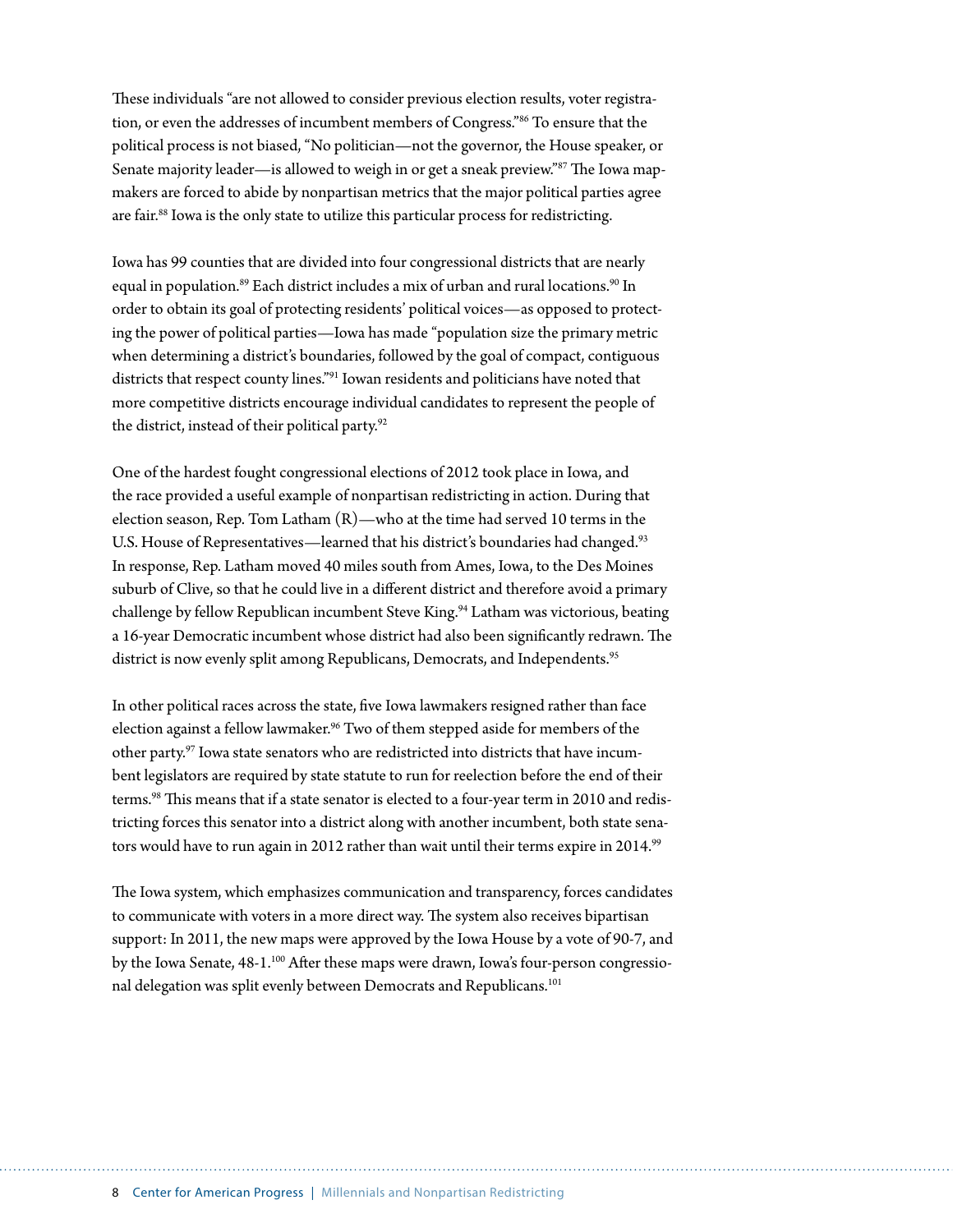## The implications of nonpartisan redistricting for Millennial voters

It is no secret that competitive elections encourage more individuals to enhance their civic engagement. This trend continues in the millennial generation, where exciting elections have traditionally encouraged a higher voter turnout.<sup>102</sup> Although the concept of using nonpartisan redistricting to create a more balanced and fair democracy through competitive elections has many benefits, it also presents unique challenges.

#### Benefits

Competitive districts generally appeal to a sense of fairness.<sup>103</sup> In a competitive district, a candidate from either the Democratic or Republican Party has a realistic chance of winning the general election.104 Competitive districts may also cultivate challengers from a larger group of qualified candidates, including Millennials.<sup>105</sup> Many potential candidates will simply choose not enter into a race in a district where the opposing party generally wins 80 percent of the vote.<sup>106</sup>

Incumbent legislators in districts with an even partisan balance are more likely to pay attention to residents' needs out of concern that they could lose a close election if voters felt poorly represented.<sup>107</sup> Furthermore, research has found that "evenly balanced districts tend to elect more moderate legislators, because the candidates have to aim for the middle of the political spectrum to increase their chances of getting elected."108 Evenly balanced districts could encourage Millennials to turn out in greater numbers, given that they increasingly identify as politically independent.<sup>109</sup>

In addition, candidates in competitive districts will likely campaign with more enthusiasm and spend more of their time contacting voters and mobilizing them to vote.<sup>110</sup> Voters across the country are more excited by competitive elections; this excitement directly correlates with a higher voter turnout.<sup>111</sup>

#### Challenges

On the other hand, redistricting in a nonpartisan fashion could create barriers to entry that discourage some individuals from running for office. Nonpartisan redistricting creates a higher likelihood that elected officials will have to run competitive elections more frequently. Competitive elections generally cost more, which has the potential to discourage Millennials or low-income candidates from running. This boils down to the fundraising thresholds necessary to be considered a viable candidate.

While involvement in the political process is clearly necessary to address the issues that are most important to Millennials, many Millennials will not throw their hat in the ring due to a plethora of challenges—one of which is the financial burden associated with campaigns.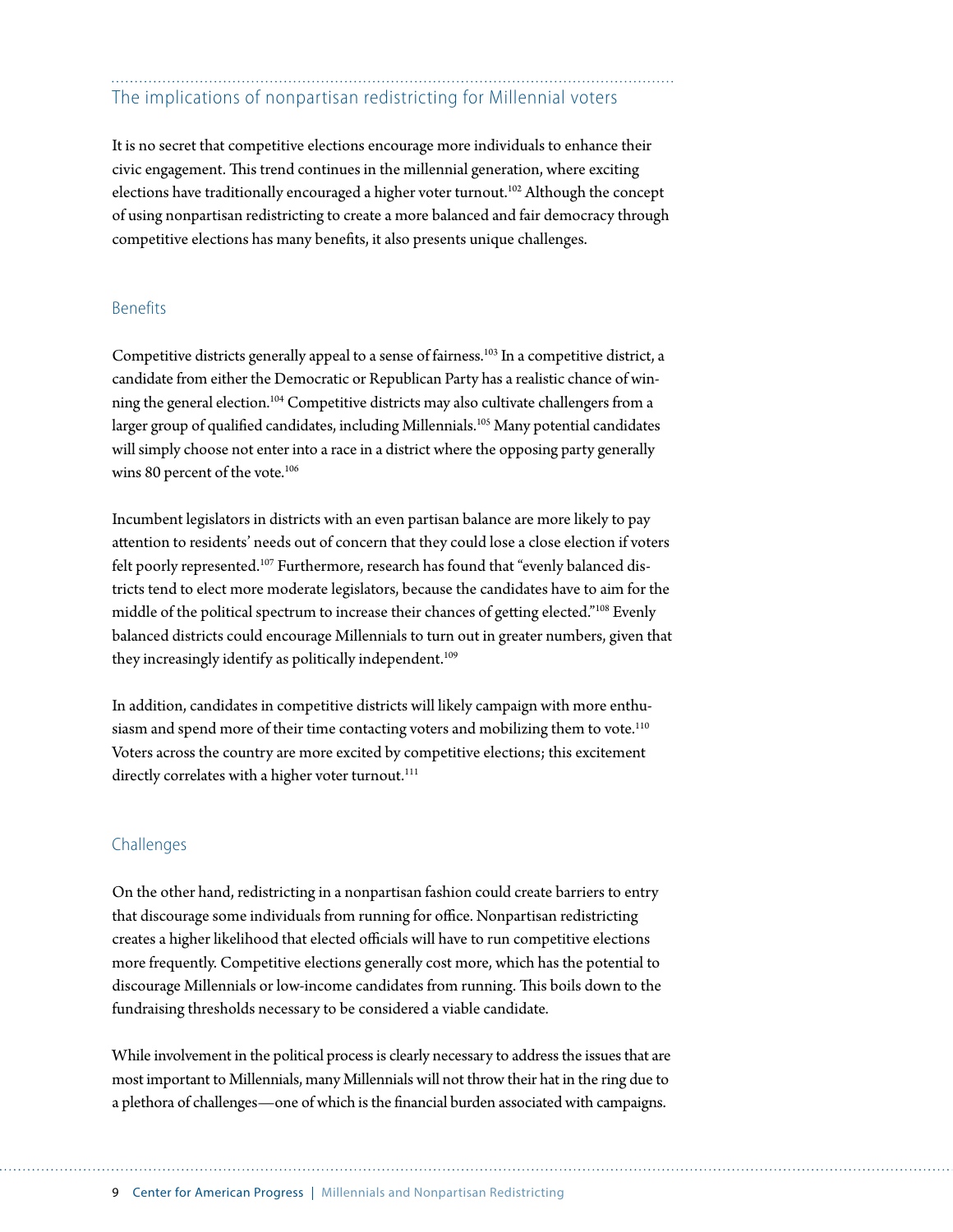Shauna Shames, a political scientist at Rutgers University-Camden, conducted a study between 2011 and 2014 that surveyed more than 750 young people who were likely to be competitive in a race for elected office.<sup>112</sup> Shames found that the financial cost of campaigning was a tremendous barrier for Millennials who were considering running for public office.<sup>113</sup>

More frequent and competitive elections—such as the scenarios in Iowa that were outlined earlier in the brief—can discourage Millennial candidates from running for office in the first place. Millennials must navigate increasingly overwhelming student loan debt and an unkind economy that forces them to take low-paying jobs; these conditions make it more difficult for young people to invest by purchasing homes or saving for retirement.<sup>114</sup> These widespread financial burdens make the level of fundraising that is necessary to stage competitive and frequent election campaigns unattainable for many Millennials.

More seasoned candidates, by contrast, do not usually have to grapple with these issues. They typically have more contacts, a wider network, and wealthier colleagues to call on for political contributions. While these conditions exist regardless of redistricting method, nonpartisan redistricting efforts could exacerbate them by generating more frequent elections. Though they are not the intended result of nonpartisan redistricting, more frequent elections are certainly an effect to keep in mind as they could disqualify younger and less wealthy political candidates. Shames noted that this challenge could be avoided by decreasing the costs of political elections all together.<sup>115</sup>

Critics of nonpartisan and bipartisan redistricting efforts also point to the composition of redistricting commissions as evidence that the situation is not improving. They argue that most of the state commissions are, ironically, composed of elected officials or individuals who are hand-picked by the very state legislatures that the commissions were created to evade. For example, the current Ohio Apportionment Board consists of: Gov. John Kasich (R), Secretary of State Jon Husted, former Sen. Thomas E. Niehaus (R), Auditor Dave Yost, and state Rep. Armond Budish (D). All are white males older than age 45; they are all Republicans, except for Rep. Budish. The Ohio Appointment Board includes no women, no people of color, and no openly lesbian, gay, bisexual, and transgender, or LGBT, members.

Even in Arizona, where the commission is selected from a pool of designated nominees, four out of the five commissioners are ultimately selected by the Democratic and Republican party leadership. The fifth independent commissioner is then selected by the four established commissioners. This selection process—although less political than if the state legislature directly created the maps—is still inextricably linked to the politicians who may benefit from gerrymandered districts.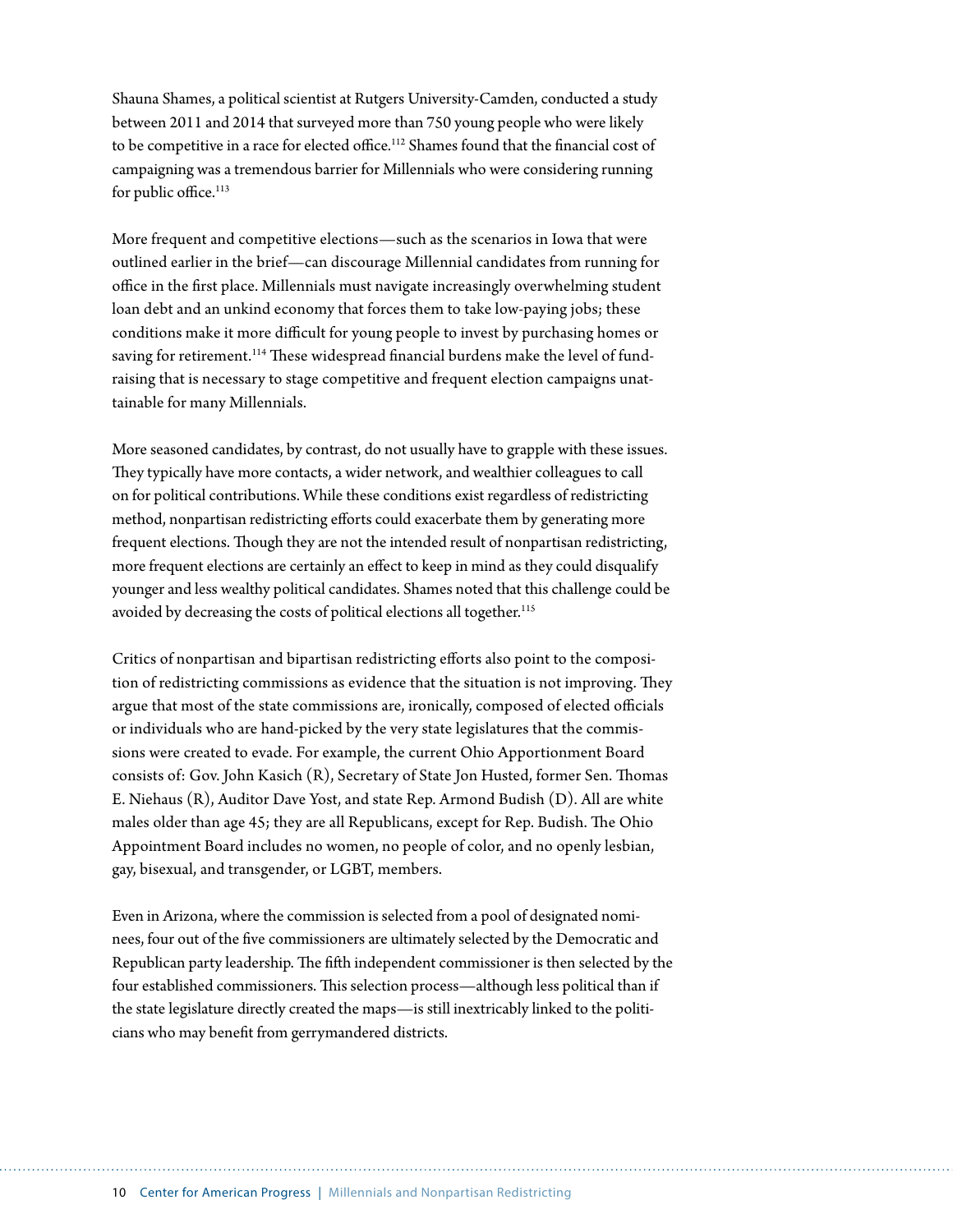Although the politicians are not drawing the maps themselves, they are selecting the individuals that could draw the maps in their favor. This selection process disenfranchises women, people of color, immigrants, LGBT individuals, Millennials, and voters who are not political insiders. While districting through commissions rather the legislature has generated fairer maps across the country, many of those drawing the maps still belong to the so-called boys' club. In order to be truly representative of each state's citizenry, redistricting commissions should work to create space for women, people of color, LGBT individuals, immigrants, Millennials, and voters who are not political insiders.

Redistricting remains a hot button issue at both the national and state level. In 2016, *Harris v. Arizona Independent Redistricting Commission* will explore the racial implications of redistricting in a manner that packs minority group into a single district.116 Individuals in states such as Arizona assert that redistricting commissions divide up voters based on race.<sup>117</sup> They argue that, while commissions take mapping out of the hands of politicians, they do not improve outcomes if they still work to gerrymander districts.<sup>118</sup>

What good are commissions or nonpartisan redistricting if these methods still work to disenfranchise and dilute the power of marginalized communities? Is it enough to take mapping out of the hands of politicians if the individuals replacing them are still conducting business in an unfair manner? These are questions that redistricting brings up—questions to which Millennials want answers.

## Conclusion

Nonpartisan redistricting efforts are a valuable step in engaging Millennials in the political process. These efforts aim to realign voting districts in order to make federal, state, and local elections more competitive and fair. Attempts to make the democratic system more equitable work to undo predictable gerrymandering schemes and give every voter an opportunity to affect change. Such attempts have tremendous implications for engaging young people and encouraging them to not only vote, but also to run for office themselves.

In order for nonpartisan redistricting efforts to effectively engage Millennials, however, the selection and composition of commissions should be scrutinized. These commissions should not simply be composed of people with the same motivations as the state legislators. If Millennials are not part of these commissions and do not feel inspired to participate in the democratic system, these systems cannot function effectively.

The 2014 midterm elections indicated that Millennials care deeply about issues.<sup>119</sup> While they have shown that they are uninterested in political party maneuvering, young people are deeply invested in issues that affect their lives, such as raising the minimum wage; common-sense gun violence prevention; student loan debt; and investments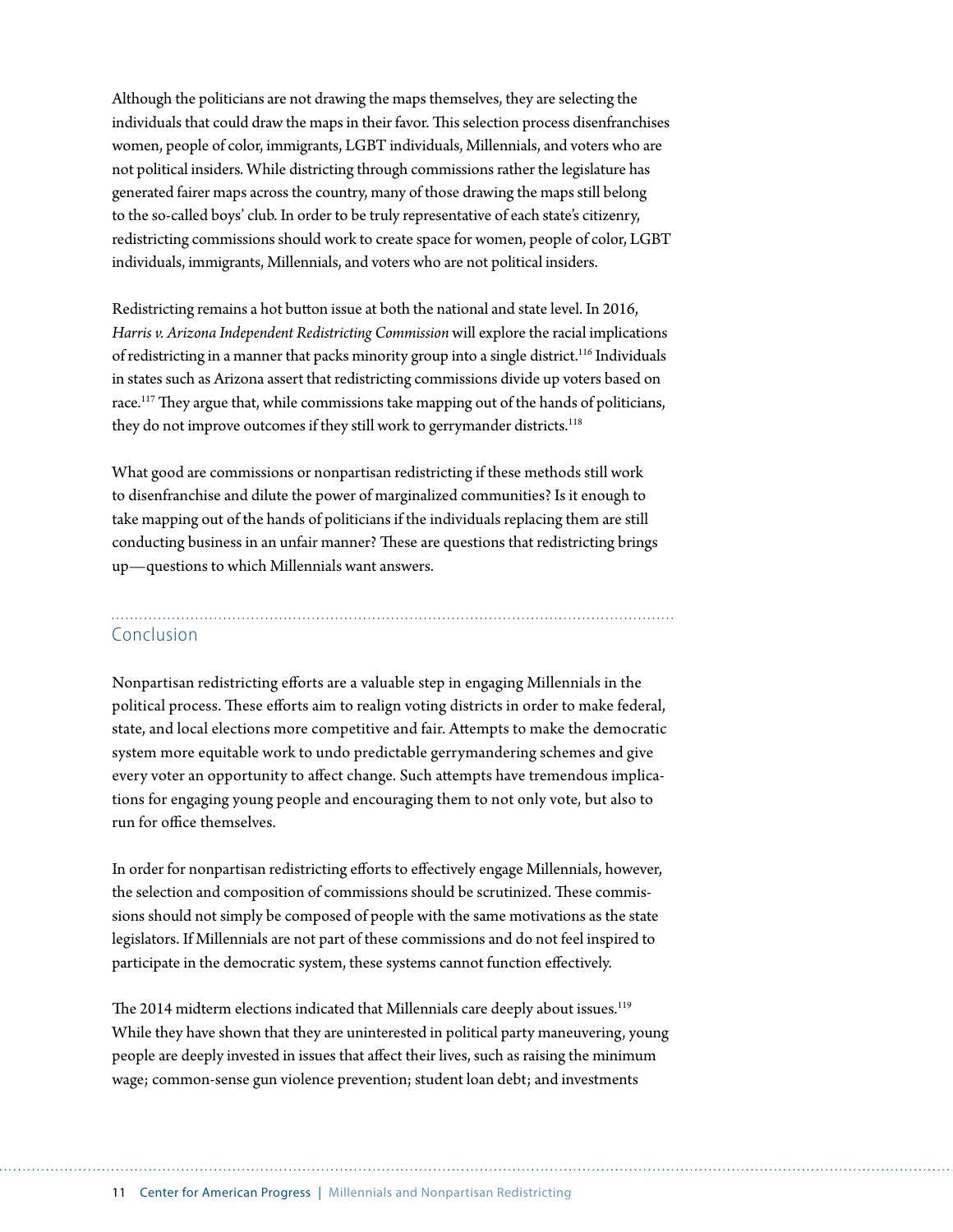in education and jobs programs.<sup>120</sup> Nonpartisan redistricting reforms must develop inclusive criteria that engages Millennials and encourages more women, people of color, immigrants, and LGBT individuals to participate in the political process, in order to better serve young people and make the nation's democratic system more just.

*Sheila E. Isong is the Policy Manager for Generation Progress, where her research focuses on criminal justice reform, gun violence prevention, and voting rights.* 

*\* Correction, November 12, 2015: This issue brief has been corrected to clarify the number of U.S. House of Representatives seats that were won by North Carolina Democratic candidates in the 2012 election.*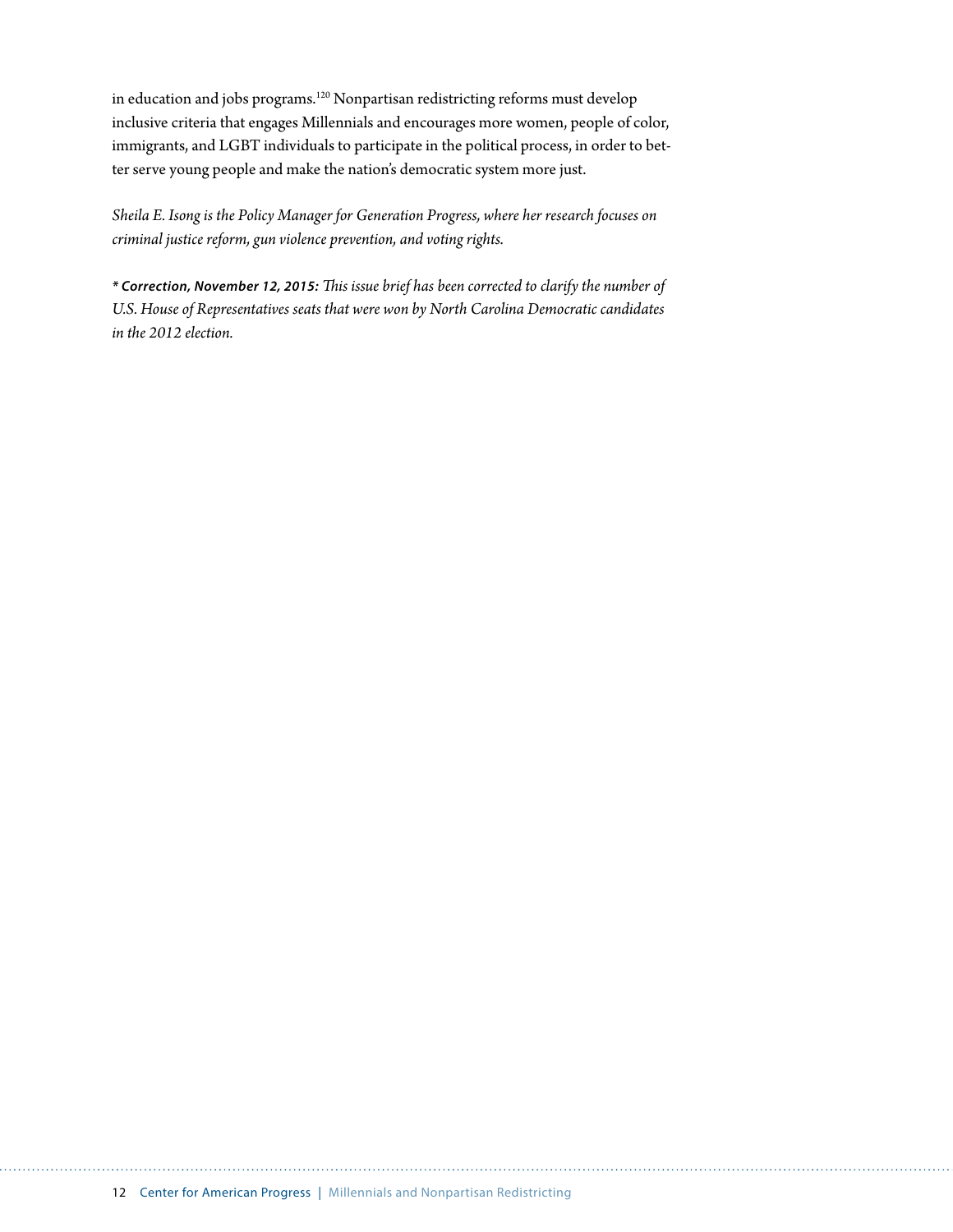#### Endnotes

- 1 Alex Gauthier, "Independent Millennials Put Off By Increasing Partisanship," IVN, May 1, 2013, available at [http://ivn.](http://ivn.us/2013/05/01/independent-millennials-put-off-by-increasing-partisanship/) [us/2013/05/01/independent-millennials-put-off-by-increas](http://ivn.us/2013/05/01/independent-millennials-put-off-by-increasing-partisanship/)[ing-partisanship/](http://ivn.us/2013/05/01/independent-millennials-put-off-by-increasing-partisanship/).
- 2 Jeffrey M. Jones, "Democrats, Republicans Differ in Views of Compromise in D.C.," Gallup, November 10, 2010, available at [http://www.gallup.com/poll/144359/democrats-republi](http://www.gallup.com/poll/144359/democrats-republicans-differ-views-compromise.aspx)[cans-differ-views-compromise.aspx](http://www.gallup.com/poll/144359/democrats-republicans-differ-views-compromise.aspx).
- 3 Pew Research Center, "Political Polarization in the American Public" (2014), available at [http://www.people-press.](http://www.people-press.org/2014/06/12/political-polarization-in-the-american-public/) [org/2014/06/12/political-polarization-in-the-american-public/](http://www.people-press.org/2014/06/12/political-polarization-in-the-american-public/).
- 4 Pew Research Center, "Millennials in Adulthood" (2014), available at [http://www.pewsocialtrends.org/2014/03/07/](http://www.pewsocialtrends.org/2014/03/07/millennials-in-adulthood/) [millennials-in-adulthood/](http://www.pewsocialtrends.org/2014/03/07/millennials-in-adulthood/).
- 5 Ibid. U.S. Chamber of Commerce Foundation, "The Millennial Generation Research Review," available at [http://www.](http://www.uschamberfoundation.org/millennial-generation-research-review) [uschamberfoundation.org/millennial-generation-research](http://www.uschamberfoundation.org/millennial-generation-research-review)[review](http://www.uschamberfoundation.org/millennial-generation-research-review) (last accessed May 2015).
- 6 Sheila E. Isong, "What State Democracies Mean To Young People," Generation Progress, July 13, 2015, available at [http://genprogress.org/ideas/2015/07/13/37650/what](http://genprogress.org/ideas/2015/07/13/37650/what-state-democracies-mean-to-young-people/)[state-democracies-mean-to-young-people/.](http://genprogress.org/ideas/2015/07/13/37650/what-state-democracies-mean-to-young-people/)
- 7 Ibid.
- 8 U.S. Constitution, Article 1, section 4.
- 9 Redistricting CA, "What is Redistricting?," available at [http://](http://www.redistrictingca.org/what-is-redistricting/) [www.redistrictingca.org/what-is-redistricting/](http://www.redistrictingca.org/what-is-redistricting/) (last accessed May 2015).
- 10 Ibid.
- 11 Redistricting CA, "What is Redistricting?."
- 12 *Baker v. Carr*, 369 U.S. 186 (1962).
- 13 *Reynolds v. Sims*, 377 U.S. 533 (1964).
- 14 U.S. Constitution, Amendment 14, section 1.
- 15 Ibid.
- 16 Arnie Seipel, "Millennial Voters Are Paying Attention—So Why Don't More Vote?," NPR, October 8, 2014, available at [http://www.npr.org/sections/itsallpoli](http://www.npr.org/sections/itsallpolitics/2014/10/08/354187589/millennial-voters-are-paying-attention-so-why-don-t-more-actually-vote)[tics/2014/10/08/354187589/millennial-voters-are-paying](http://www.npr.org/sections/itsallpolitics/2014/10/08/354187589/millennial-voters-are-paying-attention-so-why-don-t-more-actually-vote)[attention-so-why-don-t-more-actually-vote](http://www.npr.org/sections/itsallpolitics/2014/10/08/354187589/millennial-voters-are-paying-attention-so-why-don-t-more-actually-vote).
- 17 Emily Ekins, "Millennials Aren't More Democratic—They're Just Less Republican," Reason, July 16, 2014, available at [http://reason.com/poll/2014/07/16/millennials-arent-more](http://reason.com/poll/2014/07/16/millennials-arent-more-democratictheyre)[democratictheyre](http://reason.com/poll/2014/07/16/millennials-arent-more-democratictheyre).
- 18 Author's analysis of Seth Masket, "Want to Get Millennials to Vote? Then Stop Focusing on Millennials," *Pacific Standard*, August 24, 2015, available at http://www.psmag.com/ politics-and-law/want-to-get-millennials-to-vote-then-stopfocusing-on-millennials.
- 19 Alan I. Abramowitz, Brad Alexander, and Matthew Gunning, "Incumbency, Redistricting, and the Decline of Competition in U.S. House Elections," *The Journal of Politics* 68 (1) (2006): 75, available at http://citeseerx.ist.psu.edu/viewdoc/downlo ad?doi=10.1.1.177.798&rep=rep1&type=pdf.
- 20 Ibid.
- 21 Ibid.
- 22 Ibid.
- 23 Encyclopedia Britannica, "Gerrymandering," available at [http://www.britannica.com/EBchecked/topic/231865/ger](http://www.britannica.com/EBchecked/topic/231865/gerrymandering)[rymandering](http://www.britannica.com/EBchecked/topic/231865/gerrymandering) (last accessed May 2015).
- 24 Reid Wilson, "Republican sweep extends to state level," *The Washington Post*, November 5, 2014, available at [https://](https://www.washingtonpost.com/blogs/govbeat/wp/2014/11/05/republican-sweep-extends-to-state-level/) [www.washingtonpost.com/blogs/govbeat/wp/2014/11/05/](https://www.washingtonpost.com/blogs/govbeat/wp/2014/11/05/republican-sweep-extends-to-state-level/) [republican-sweep-extends-to-state-level/](https://www.washingtonpost.com/blogs/govbeat/wp/2014/11/05/republican-sweep-extends-to-state-level/).

25 Tracy Jan, "Iowa keeping partisanship off the map," *The Boston Globe*, December 8, 2013, available at [http://www.](http://www.bostonglobe.com/news/politics/2013/12/08/iowa-redistricting-takes-partisanship-out-mapmaking/efehCnJvNtLMIAFSQ8gp7I/story.html) [bostonglobe.com/news/politics/2013/12/08/iowa-redis](http://www.bostonglobe.com/news/politics/2013/12/08/iowa-redistricting-takes-partisanship-out-mapmaking/efehCnJvNtLMIAFSQ8gp7I/story.html)[tricting-takes-partisanship-out-mapmaking/efehCnJvNtL-](http://www.bostonglobe.com/news/politics/2013/12/08/iowa-redistricting-takes-partisanship-out-mapmaking/efehCnJvNtLMIAFSQ8gp7I/story.html)[MIAFSQ8gp7I/story.html](http://www.bostonglobe.com/news/politics/2013/12/08/iowa-redistricting-takes-partisanship-out-mapmaking/efehCnJvNtLMIAFSQ8gp7I/story.html).

26 Ibid.

27 Ibid.

- 28 Lauren Harmon and others, "The Health of State Democracies" (Washington: Center for American Progress, 2015), available at [https://cdn.americanprogress.org/wp-content/](https://cdn.americanprogress.org/wp-content/uploads/2015/07/HSD-report-FINAL.pdf) [uploads/2015/07/HSD-report-FINAL.pdf](https://cdn.americanprogress.org/wp-content/uploads/2015/07/HSD-report-FINAL.pdf).
- 29 Ibid.

31 Ibid. 32 Ibid. 33 Ibid. 34 Ibid. 35 Ibid. 36 Ibid. 37 Ibid.

(2013): 640-645.

39 Ibid. 40 Ibid. 41 Ibid.

30 National Conference of State Legislatures, "Redistricting Commissions: Legislative Plans," available at [http://www.](http://www.ncsl.org/research/redistricting/2009-redistricting-commissions-table.aspx) [ncsl.org/research/redistricting/2009-redistricting-commis](http://www.ncsl.org/research/redistricting/2009-redistricting-commissions-table.aspx)[sions-table.aspx](http://www.ncsl.org/research/redistricting/2009-redistricting-commissions-table.aspx) (last accessed November 2015).

42 Ibid. 43 Ibid. 44 Ibid. 45 Ibid.

38 Peter Miller and Bernard Grofman, "Redistricting Commissions in the Western United States," *UC Irvine Law Review* 3

- 48 Justin Levitt, "A Citizen's Guide to Redistricting" (New York: Brennan Center for Justice, 2010), available at [http://papers.](http://papers.ssrn.com/sol3/papers.cfm?abstract_id=1647221) [ssrn.com/sol3/papers.cfm?abstract\\_id=1647221](http://papers.ssrn.com/sol3/papers.cfm?abstract_id=1647221).
- 49 Ibid.

46 Ibid. 47 Ibid.

- 50 Arizona Independent Redistricting Commission, "Mission," available at<http://azredistricting.org/> (last accessed November 2015).
- 51 Levitt, "A Citizen's Guide to Redistricting."
- 52 Arizona Independent Redistricting Commission, "Frequently Asked Questions," available at: [http://azredistricting.org/](http://azredistricting.org/About-IRC/FAQ.asp) [About-IRC/FAQ.asp](http://azredistricting.org/About-IRC/FAQ.asp) (last accessed July 2015).
- 53 Ibid.
- 54 Ibid.
- 55 SCOTUSblog, "Arizona State Legislature v. Arizona Independent Redistricting Commission," available at [http://www.](http://www.scotusblog.com/case-files/cases/arizona-state-legislature-v-arizona-independent-redistricting-commission/) [scotusblog.com/case-files/cases/arizona-state-legislature](http://www.scotusblog.com/case-files/cases/arizona-state-legislature-v-arizona-independent-redistricting-commission/)[v-arizona-independent-redistricting-commission/](http://www.scotusblog.com/case-files/cases/arizona-state-legislature-v-arizona-independent-redistricting-commission/) (last accessed July 2015).